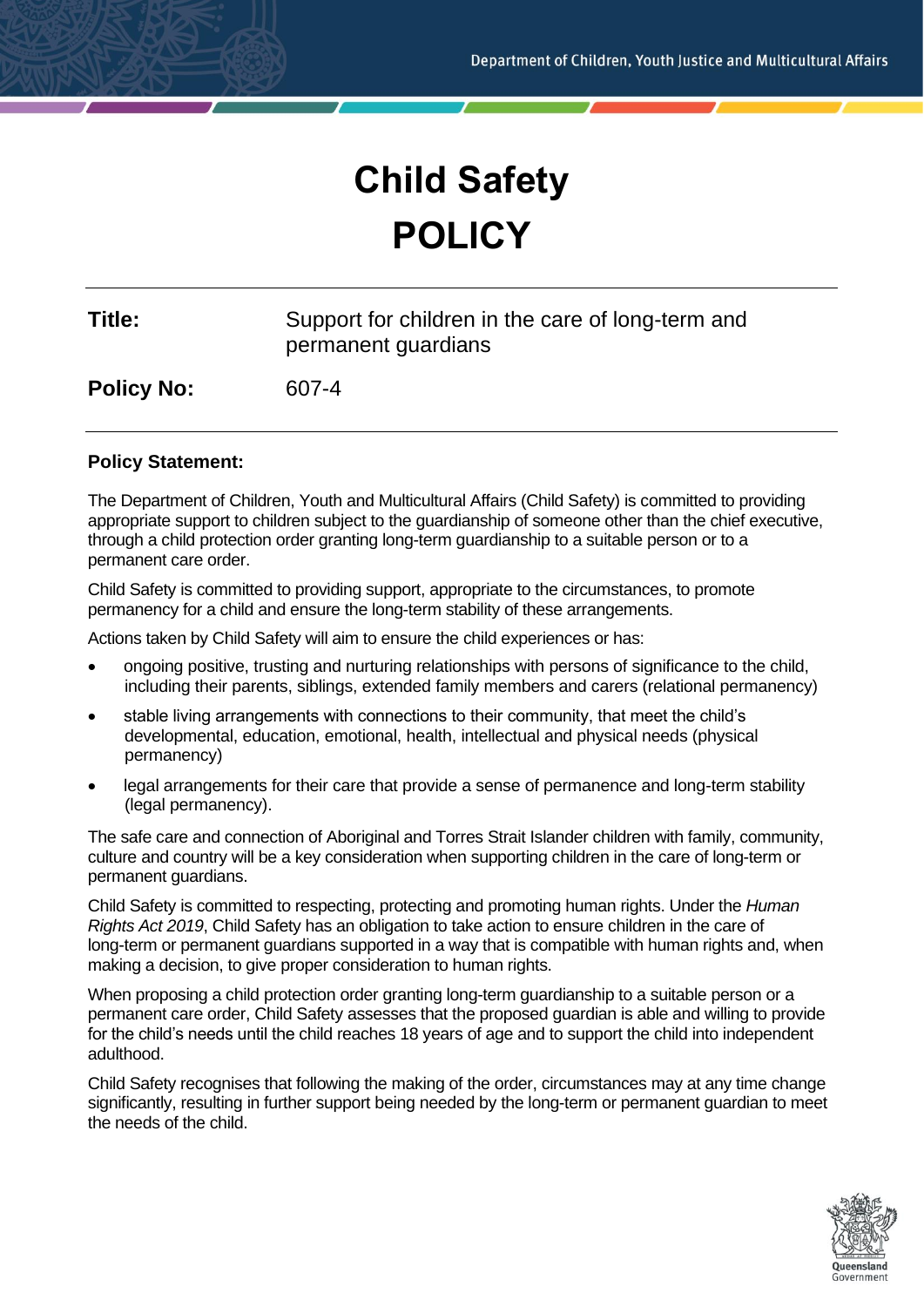# **Principles:**

- The safety, wellbeing and best interests of the child, both now and throughout the child's life, are paramount.
- For a child who has been removed from their family and reunification is not appropriate, the preferred arrangement is for the child to be cared for by a guardian who is the child's kin, or by another suitable person. This is achieved through either a child protection order granting longterm guardianship to a suitable person or a permanent care order.
- Children have a right to be placed in a care environment that provides ongoing positive, trusting and nurturing relationships with persons of significance to them, including their parents, siblings, extended family and carers.
- Child Safety staff will act and make decisions in a way that is compatible with human rights and obligations under the *Human Rights Act 2019.*
- The five elements of the child placement principle (prevention, partnership, placement, participation and connection) under the *Child Protection Act 1999*, section 5C (the Act) apply to all processes, decisions and actions for an Aboriginal or Torres Strait Islander child. In addition, to achieve permanency for Aboriginal and Torres Strait Islander children:
	- − Aboriginal and Torres Strait Islander people have the right to self-determination (section 5C of the Act).
	- The long-term effect of a decision on the child's identity and connection with the child's family and community must be taken into account (section 5C of the Act).

#### **Objectives:**

This policy aims to promote permanency for children in the care of a long-term or permanent guardian, by providing supports that will enhance the stability of the care arrangement.

# **Scope:**

This policy refers to children subject to:

- a child protection order granting long-term guardianship to a suitable person nominated by the chief executive
- a permanent care order.

# **Roles and Responsibilities:**

#### **Obligations to children in the care of a long-term or permanent guardian**

For a child in the care of a long-term or permanent guardian, Child Safety will, having regard to the child's age and ability to understand:

- tell the child about the Charter of Rights and what it means for them
- give the child written information about the Charter of Rights

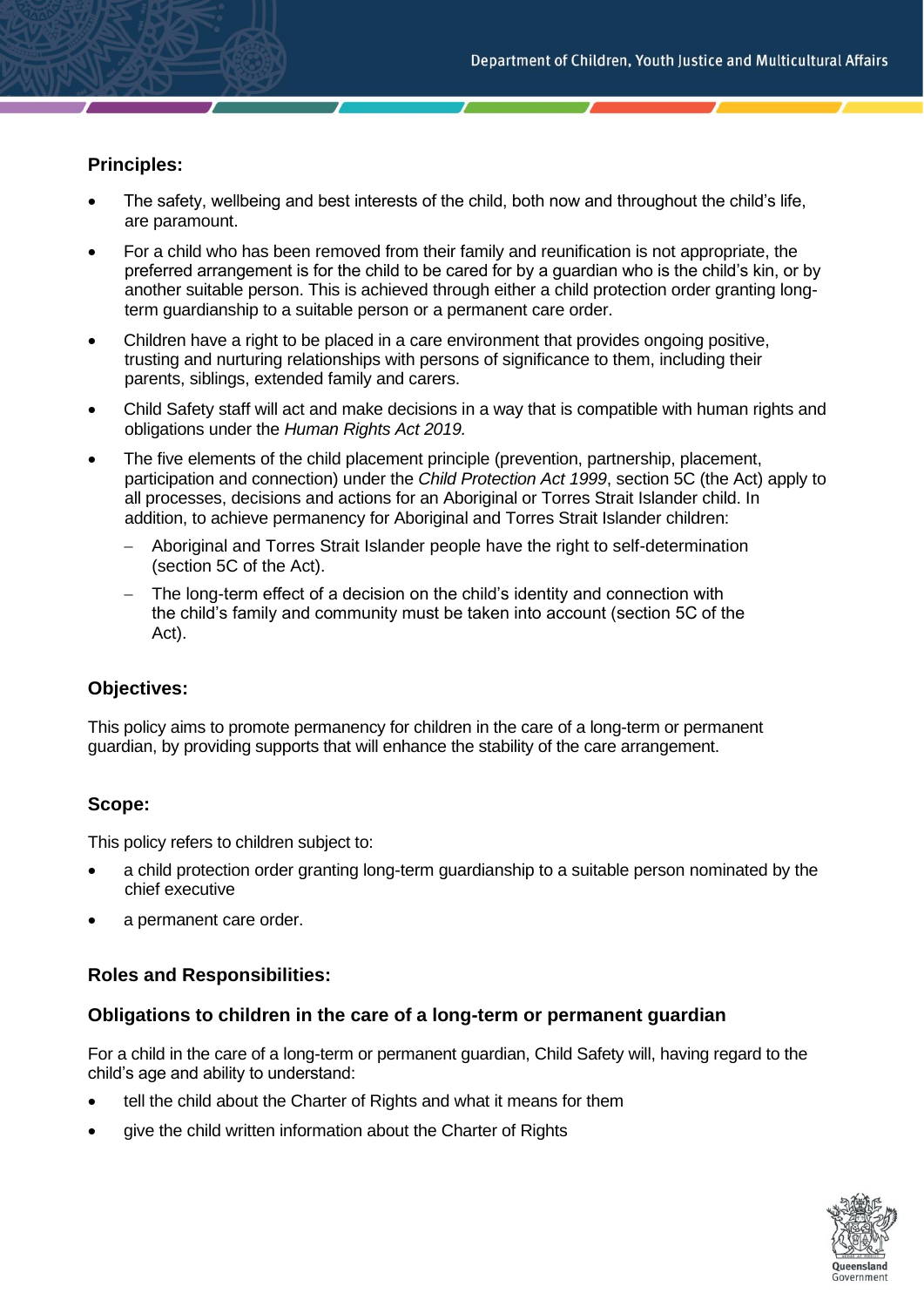- tell the child about the obligations of the child's guardian
- tell the child about the public guardian and other entities who can help them if they are worried that the guardian is not complying with their obligations
- tell the child about their right to contact Child Safety if they have questions or any concerns about their protection and care needs.

# **Case planning and ongoing contact for a child in the care of a long term guardian**

For a child in the care of a long-term guardian, Child Safety must contact the child at least once every 12 months to give the child an opportunity to make comments or queries about, or ask for a review of, their case plan. The long-term guardian must allow Child Safety to have this contact with the child. At any time, the child or long-term guardian may ask for a review of the case plan.

At any time, a parent of the child may ask for a review of the case plan, if the case plan has not been reviewed in the previous 12 months. Child Safety may decide to refuse this request if the child's circumstances have not changed significantly since the plan was finalised or if, for any other reason, it would not be appropriate in the circumstances.

A decision to not review the case plan is a reviewable decision.

#### **Case planning and ongoing contact for a child in the care of a permanent guardian**

For a child in the care of a permanent guardian, there is no requirement for Child Safety to have ongoing contact with the child. There is also no obligation for permanent guardians to allow Child Safety to have contact with the child.

The child or guardian may at any time ask for a review of the case plan. Child Safety may decide to refuse this request if the child's circumstances have not changed significantly since the plan was finalised or if, for any other reason, it would not be appropriate in the circumstances.

A decision to not review the case plan is a reviewable decision.

#### **Financial support**

The Act provides that the chief executive may pay an allowance to a long-term or permanent guardian for the child's care and maintenance (section 159).

Child Safety may pay an allowance to a long-term or permanent guardian when:

- the guardian was the child's approved foster or kinship carer at the time the long-term guardianship order or permanent care order was made
- the child continues to be cared for by the guardian.

Refer to the following policies for information about eligibility and requirements:

- Expenses fortnightly caring allowance and interstate foster payments (365)
- High support needs allowance (296)
- Complex support needs allowance (612)
- Dual payment of carer allowances (289)

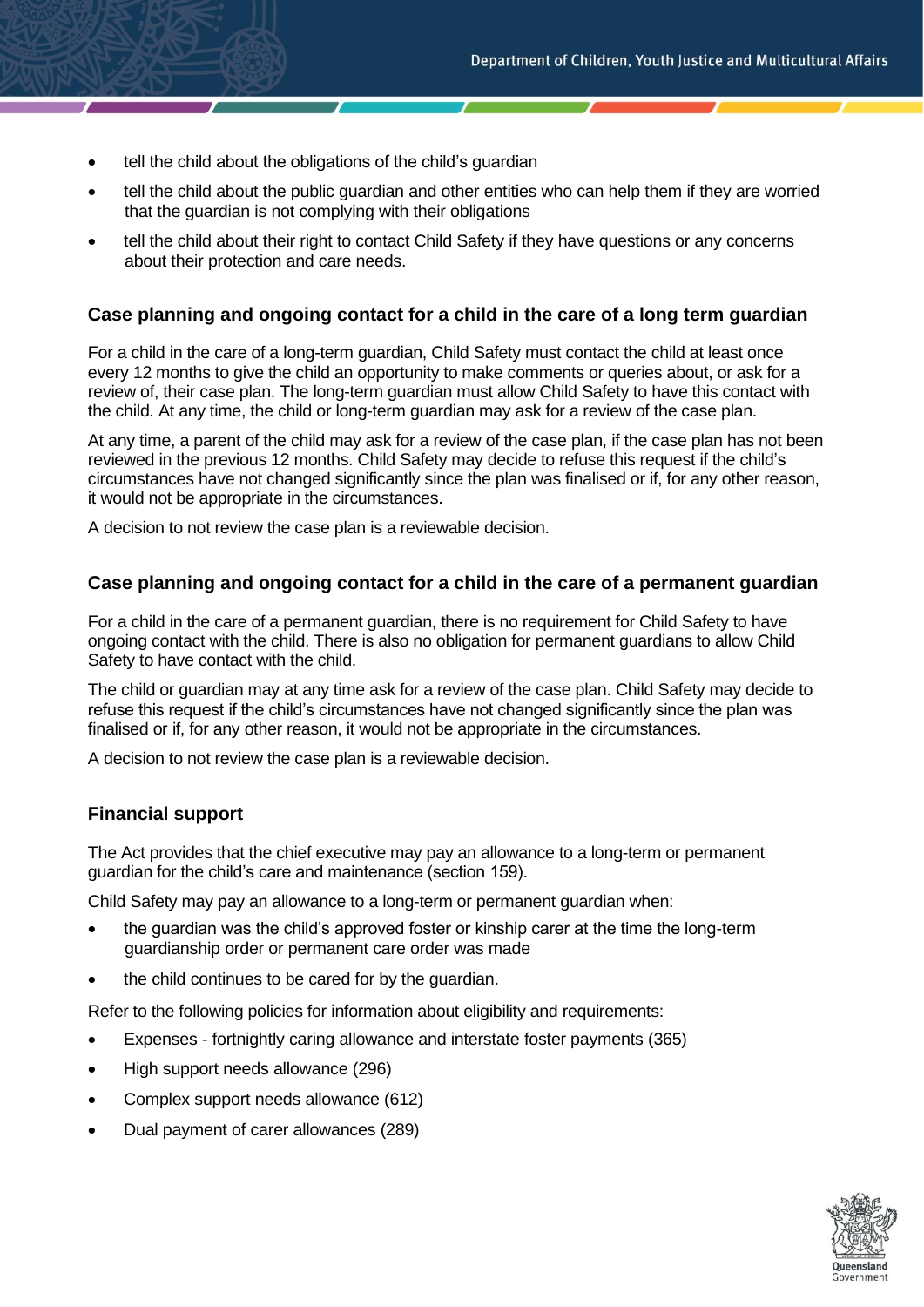- Regional-remote loading for carers (379)
- Carer Debt policy and procedure (FMA024.2).

#### **Obligations of long-term and permanent guardians**

A long-term or permanent guardian is responsible for:

- ensuring the Charter of Rights is complied with in relation to the child, as far as reasonably practicable
- ensuring the child is provided with appropriate help in their transition from being a child in care to adulthood
- preserving the child's identity and connection to their culture of origin, to the extent it is in their best interests
- helping to maintain the child's relationships with their parents, family members and other persons of significance, to the extent it is in their best interests
- complying with any modifications or limitations that the Childrens Court places on the abovementioned obligations.

The long-term or permanent guardian is also responsible for:

- keeping Child Safety informed about where the child is living
- notifying Child Safety if a child ceases to be in their care
- notifying Child Safety if they reasonably believe their care of the child will end in the near future, for example, because the guardian suffers serious health issues that impede their capacity to care for the child.

The guardian is also responsible for:

- telling the child's parents where the child is living
- giving the parents information about the child's care.

#### **Complaints about permanent guardians**

A child or a member of the child's family may make a complaint to Child Safety if the person honestly and reasonably believes that the child's permanent guardian is not complying with their obligations under the Act. Child Safety may ask for more information to assist with responding to the complaint.

Child Safety will take all reasonable steps to resolve the complaint as soon as reasonably practicable.

Child Safety may refuse to deal with the complaint if it is reasonably believed that the complaint is trivial, unreasonable or without substance, was made vexatiously or if the complainant refuses to provide further information that is required.

The Complaints Unit is responsible for receiving complaints from a child or a member of the child's family about the care of the child subject to a permanent care order. The Complaints Unit will coordinate the appropriate response from the relevant Child Safety staff.

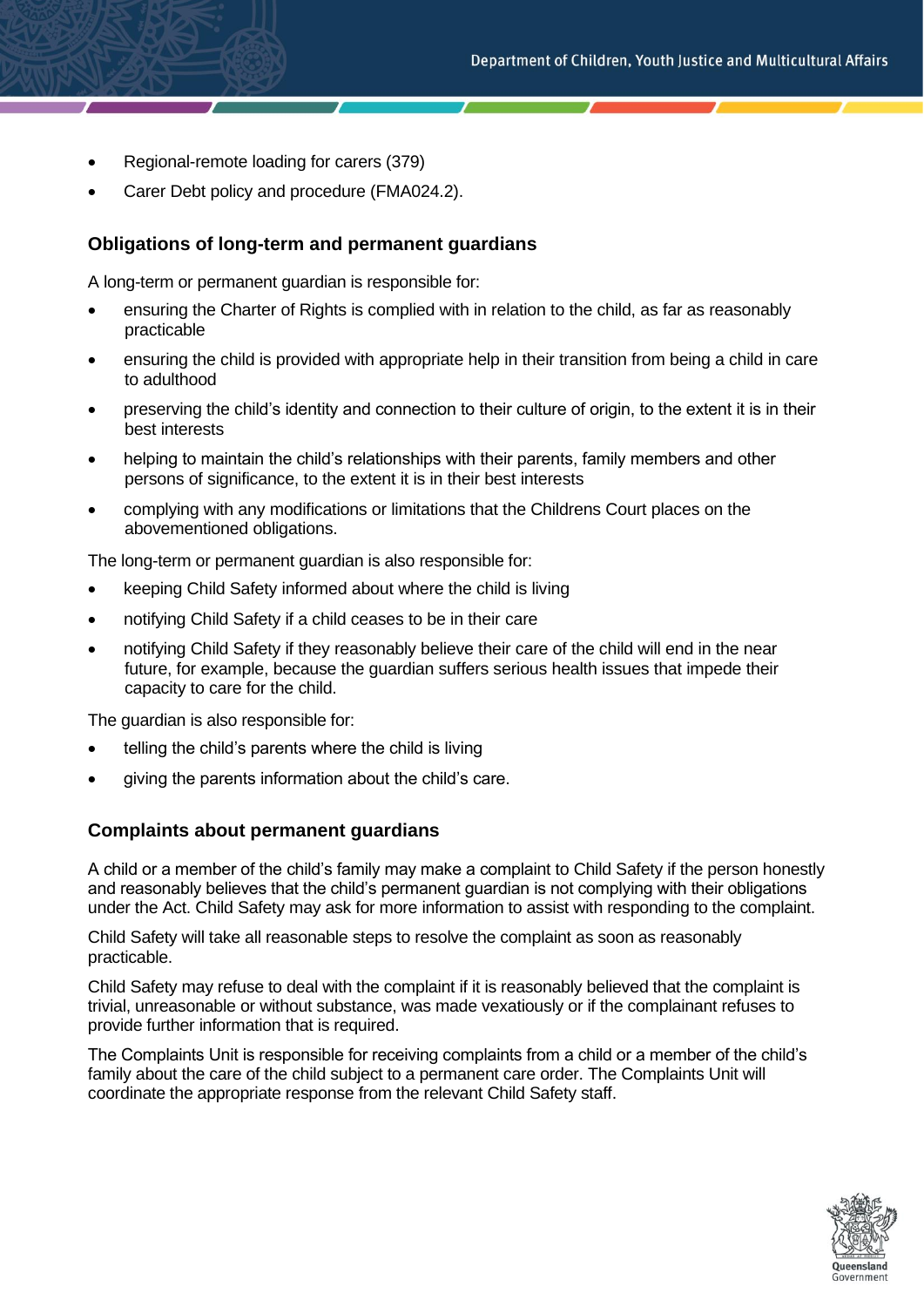# **Authority:**

*Child Protection Act 1999*, section 51VA, 51VB, 80D, 159 *Adoption Act 2009*

# **Delegations:**

Refer to instruments of delegation for details of delegations under the *Child Protection Act 1999.* Refer to the Financial delegations schedule for relevant financial delegations.

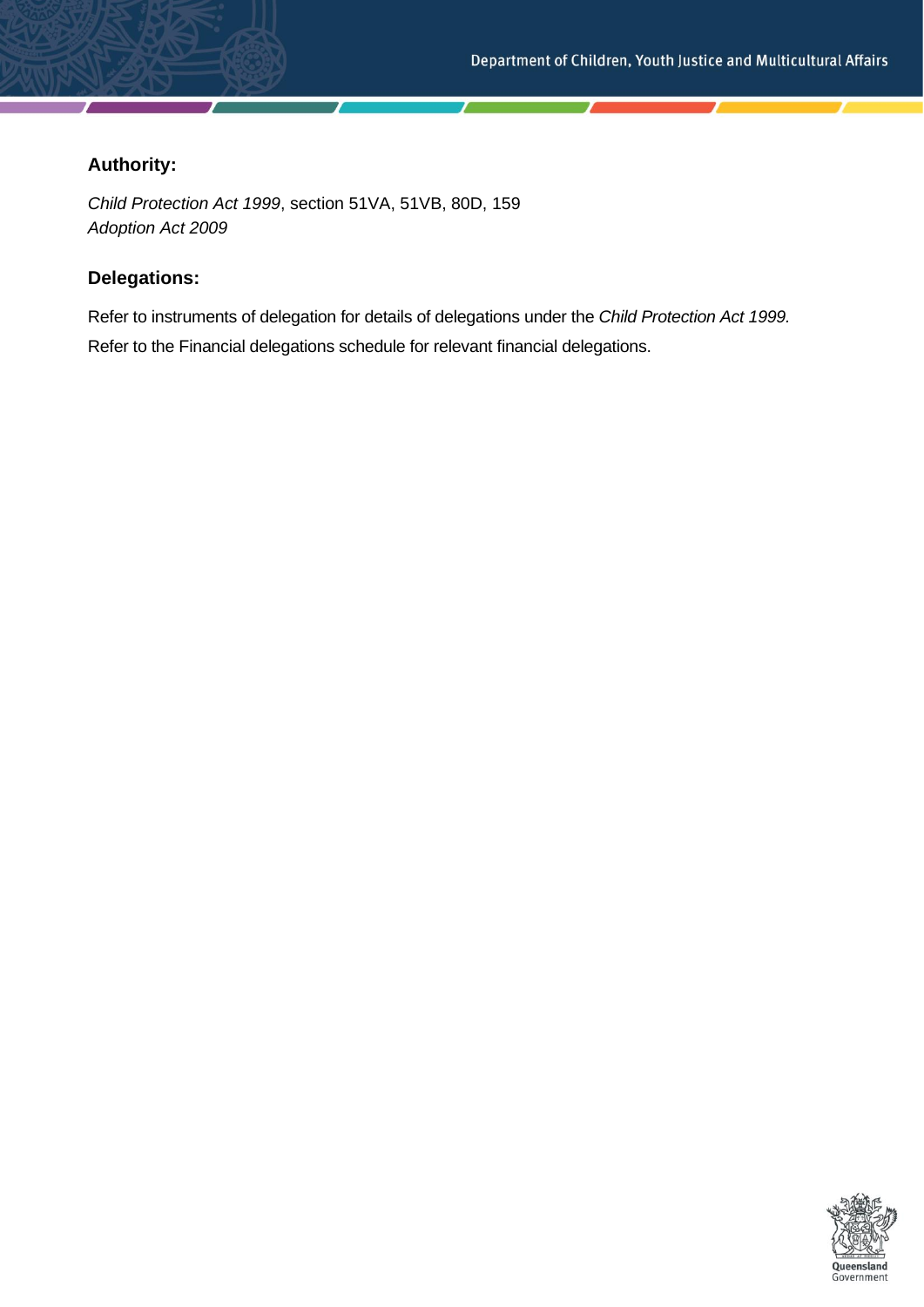| <b>Records File No.:</b> | Not applicable                   |
|--------------------------|----------------------------------|
| Date of approval:        | 06 July 2020                     |
| Date of operation:       | 06 July 2020                     |
| Date to be reviewed:     | 06 July 2023                     |
|                          |                                  |
| Office:                  | Office of the Chief Practitioner |
| <b>Help Contact:</b>     | <b>Child Protection Practice</b> |
|                          |                                  |

#### **Links:**

# **Procedures**

Child Safety Practice Manual

# **Related Legislation**

*Childrens Court Rules 2016 Director of Child Protection Litigation Act 2016 Financial Accountability Act 2009 Human Rights Act 2019 Right to Information Act 2009*

#### **Related policies**

Carer learning and support (457) Case planning (263) Complaints management Complex Support Needs Allowance (612) Dual payment of carer allowances (289) Expenses - Fortnightly caring allowance and inter-state foster payments (365) High Support Needs Allowance (296) Regional/Remote loading for carers (379) Special payments (including Ex-gratia) (FSE009) Transition to adulthood (349)